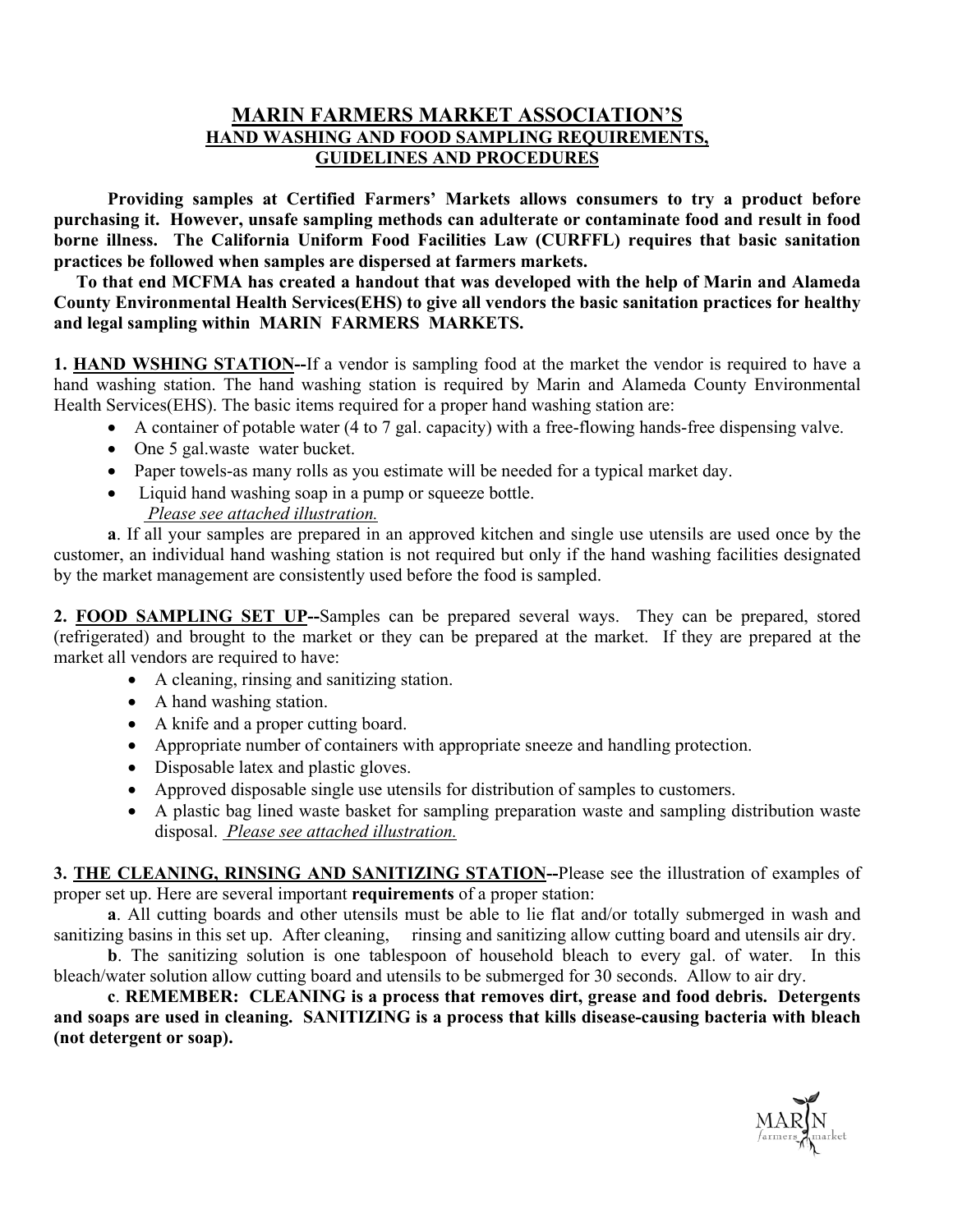**d.** Utensils and hand washing water shall be disposed of in a facility connected to the public sewer system. This means waste water must not be dumped on the ground, grass, the pavement or down the storm drains. All waste water must be taken home with vendor or poured into the potties of the portable restrooms until they are full.

**e.** The "washing, rinsing and sanitizing station" and the "hand washing station" must be set up before preparing any samples that may be offered to a customer.

**f.** All waste generated from sampling preparation and sampling in general shall be taken away from the market and disposed of by the vendor. Please do not use the trash cans at the market. These trash cans are for general use within the market and on market day only.

#### **REMEMBER: Only after both the hand washing and utensil washing stations are set up can the vendor prepare his samples for distribution.**

**4. PREPARING AND DISTRIBUTING SAMPLES--**Here are the important requirements and guidelines. **a.** All food shall be stored at least 6 inches (15 centimeters) off the floor or ground or under any other conditions that are approved.

 **b.** Produce intended for sampling must be washed with potable water to remove any soil material in order that it is wholesome and safe for consumption**.** Your hand washing station can also be used for produce washing. **Please take special note** that Watermelons, Cantaloupe and other melons must be washed and sanitized in a large suitable container with a mild bleach solution before cutting for sampling.

**c.** Thoroughly wash your hands before the market and as necessary to prevent contamination of the food.

**d.** If all your samples are prepared at an approved kitchen and single use utensils are used once by the customer, an individual hand washing station is not required but only if the hand washing facilities designated by the market management are consistently used before the food is sampled.

**e.** Keep all samples in a container with hinged lid or behind other approved sneeze and handling protection. Each vendor has the responsibility to protect against contamination of samples from sneezing or touching. If you cannot assure your sampling methods can meet this standard you will have to consider a new method or discontinue sampling all together. In Marin County it is approved to provide a cup or other holder of toothpicks next to the hinged container for customer sampling. For the sampling of various nuts a shaker bottle is to be used as a dispenser. *See attached illustrations.*

**f.** Use disposable plastic gloves when cutting product for sampling. DO NOT REUSE GLOVES AFTER TOUCHING CONTAMINATED SURFACES OR MONEY OR PRODUCE.

**g.** Use tooth picks, wax paper, paper sampling cups or disposable utensils to distribute samples. In this way each vendor and his workers can prevent the hands of customers from touching and contaminating the food. **EACH VENDOR'S DISPENSING METHOD MUST PREVENT CONTAMINATION BY THE CUSTOMER.** 

 **h.** In Marin County sampling tongs can be used in only two cases. First when the vendor is distributing the sample to the costumer and second when the covered sample container has a small opening from which the tong's handle extends and can be safely used to obtain sample by a customer. *Please see sampling illustration*.

 **i.** Use only plastic (nonabsorbent) or approved hardwood cutting boards or disposable paper plates for cutting produce for sampling.

 **j.** Know where the approved toilet and hand washing facilities are located.

 **k.** No live animals, birds or fowl shall be kept or allowed within 20ft (6 meters) of any area where food is stored or held for sale. This does not apply to guide, signal or service dogs when used in the manner specified in section 54.1 of the Civil Code.

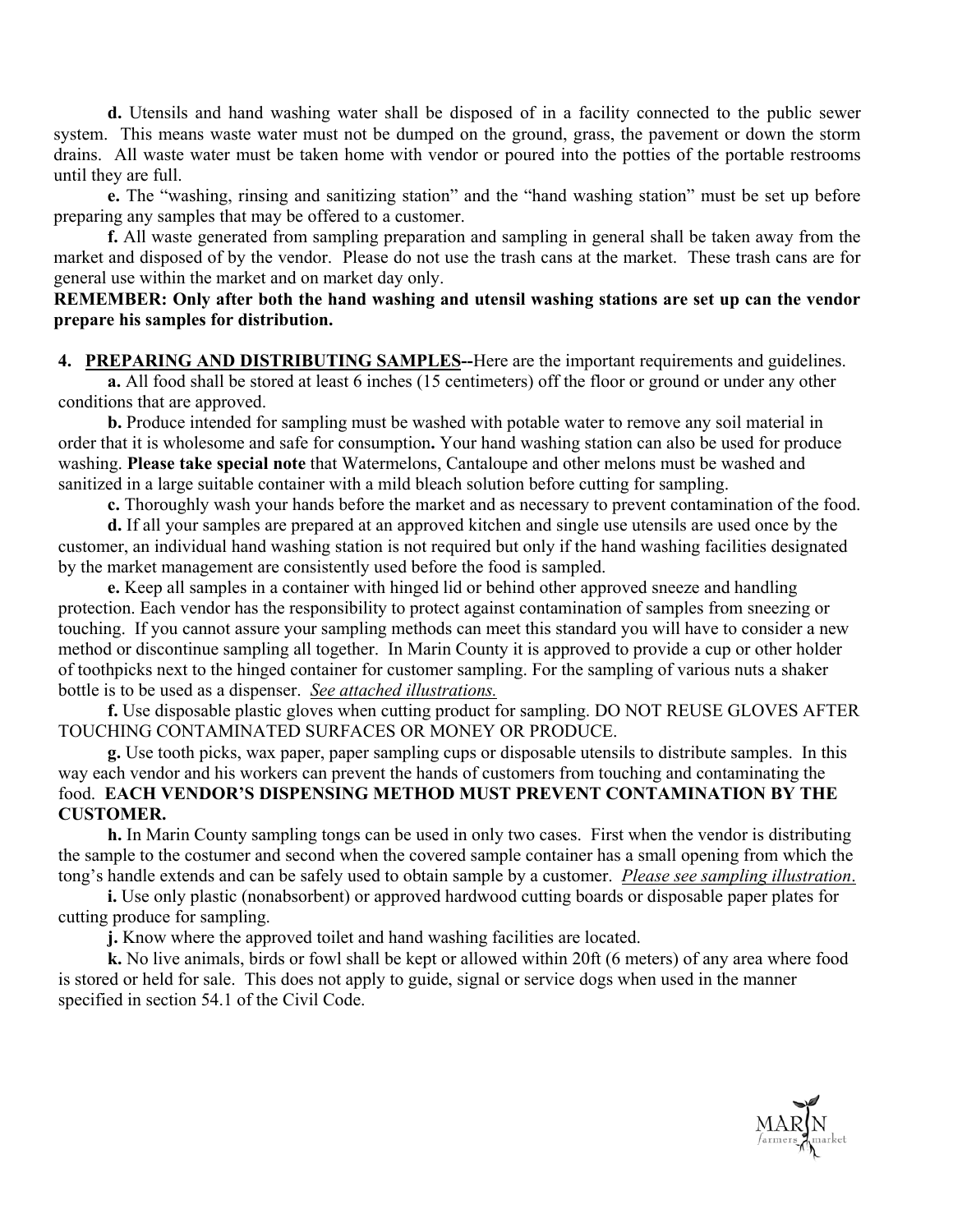## **5. REGARDING SAMPLING FOR FOOD PURVEYORS AND VENDORS**

 **a.** All food purveyors and vendors should follow the same sampling guidelines for health and safety that are detailed above for the Certified Farmer's Market, especially with regard to hand washing and washing/sanitizing of all items and utensils used in sample preparation. Remember it is your responsibility to be sure the method you use to dispense samples is safe from contamination.

**b.** If you bring cold product to the market for sale the EHS requires you keep it cold at 41<sup>°</sup>F or below. That means you probably must ice it above and below.

**c.** Any product you warm at the market must be warmed to 135˚F or above.

## **6. VIOLATIONS, CITATIONS AND FINES**

Violations of proper sampling and hand washing requirements are subject to re-inspection fees by Marin County or Alameda County Environmental Health Services (EHS). There is no fee for the 1<sup>st</sup> inspection and the re-inspection.. The  $2^{nd}$  re-inspection is accompanied by a fine of \$100.00. A  $3^{rd}$  re-inspection may be accompanied by a fine of up to \$300.00.

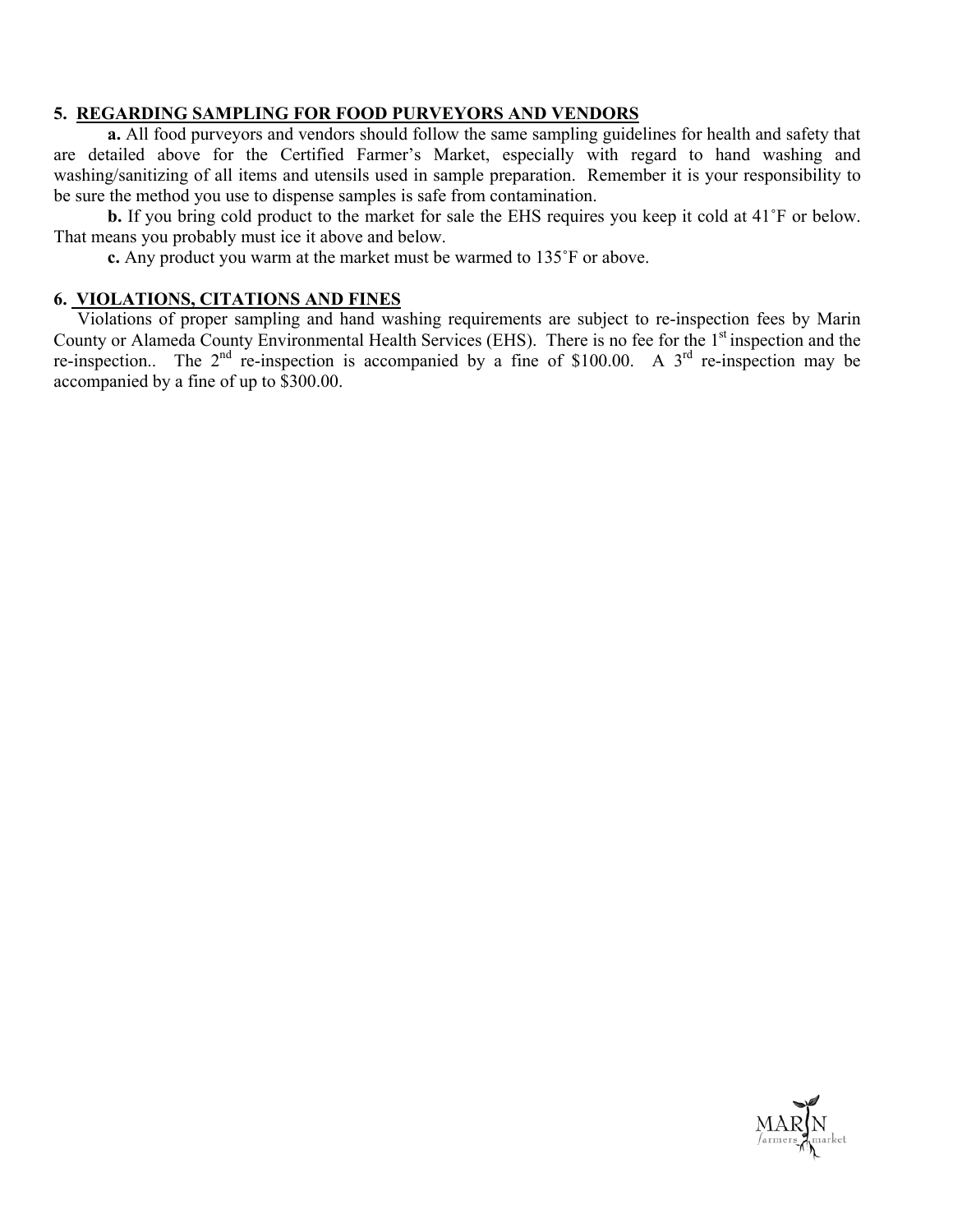# **"Hand Washing" and "Cleaning, Rinsing, and Sanitizing" Station Example #1**



#### HAND WASHING AND "CLEANING, RINSING AND SANITIZING STATION" STATION

- 1. Required basic items for proper handwashing station.
- a. A 4 to 7 gal. potable water container with a free-flowing hands free dispensing valve.
- b. One 5 gal. waste water bucket.
- c. Paper towels--as many rolls as you need for market day.
- d. Liquid handwashing soap.

2. All vendors that prepare and distribute samples are required to have a handwashing station by Marin and Alameda County Environmental Services.

3. Hand washing and other cleaning waste water must be disposed of in a facility connected to the public sewer system or

in the potties of the market portable restrooms. Not in the grass, on the ground or pavement or in the storm drains.

4. The hand washing water dispenser can be used to wash produce for sampling.

#### "CLEANING, RINSING AND SANITIZING" STATION:

1. All cutting boards and non disposible utensils used for sampling must be able to lie flat and or totally submerged in the wash and sanitizing basins. After cleaning, rinsing and sanitizing allow cutting boards and utensils to air dry.

2. A sanitizing solution is 1 tablespoon of household bleach per gallon of water. Allow submerged items to remain in solution for 30 seconds. Allow to air dry. Sanitizing is a process that kills disease-causing bactieria.

3. Produce intended for sampling must be washed with potable water to remove any soil material in order that it is wholesome and safe for consumption. Cantaloupe, watermelons and other melons should be cleaned in a very mild bleach and water solution.

4. Both the "Hand Washing" and the "Cleaning, Rinsing and Sanitizing" stations must be set up before samples can be prepared and distributed.

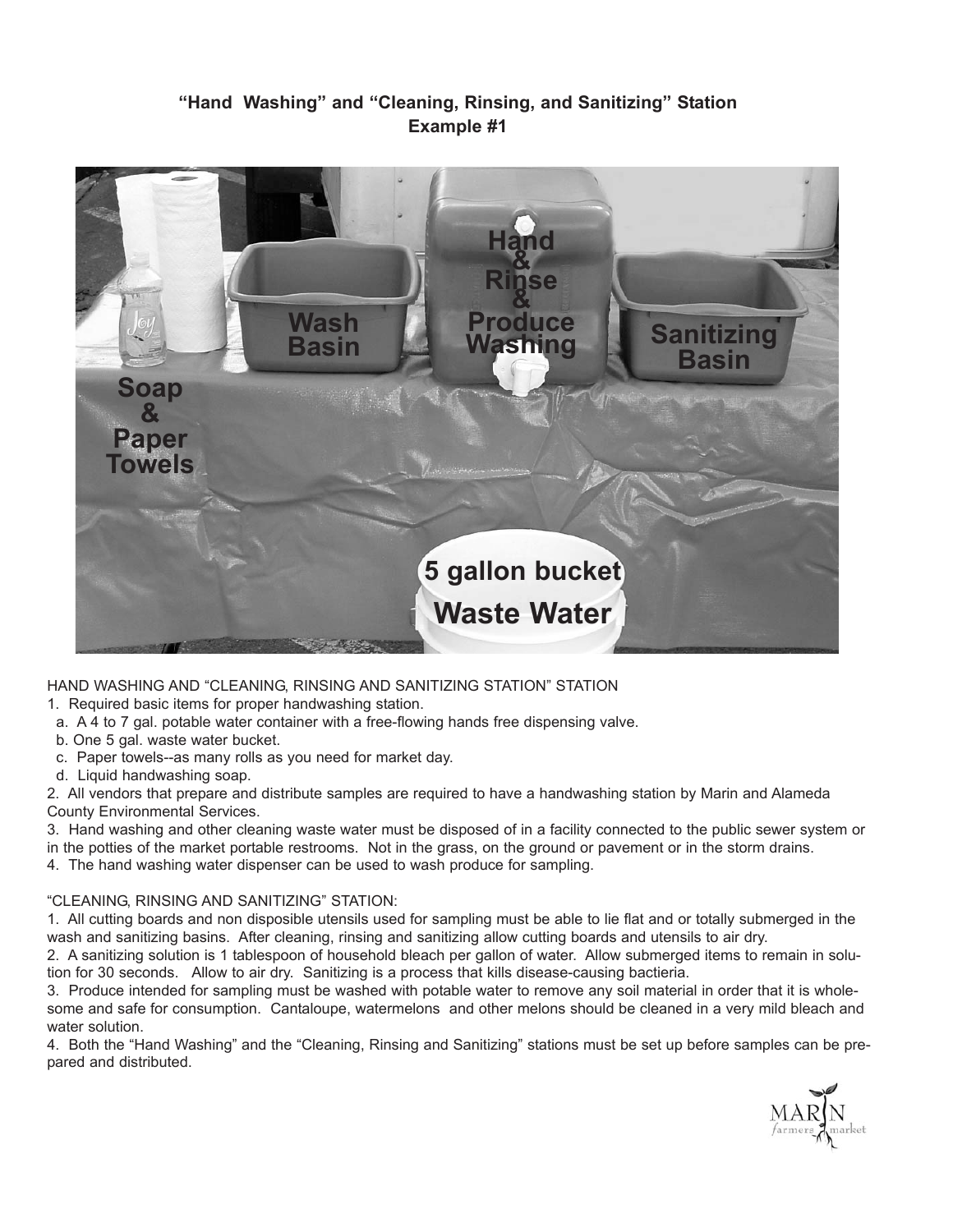# **"Hand Washing" and "Cleaning, Rinsing, and Sanitizing" Station Example #2**



HAND WASHING AND "CLEANING, RINSING AND SANITIZING STATION" STATION

1. Required basic items for proper handwashing station.

- a. A 4 to 7 gal. potable water container with a free-flowing hands free dispensing valve.
- b. One 5 gal. waste water bucket.
- c. Paper towels--as many rolls as you need for market day.
- d. Liquid handwashing soap.

2. All vendors that prepare and distribute samples are required to have a handwashing station by Marin and Alameda County Environmental Services.

3. Hand washing and other cleaning waste water must be disposed of in a facility connected to the public sewer system or in the potties of the market portable restrooms. Not in the grass, on the ground or pavement or in the storm drains.

4. The hand washing water container can be used to wash produce for sampling.

#### "CLEANING, RINSING AND SANITIZING" STATION:

1. All cutting boards and non disposible utensils used for sampling must be able to lie flat and or totally submerged in the wash and sanitizing basins. After cleaning, rinsing and sanitizing allow cutting boards and utensils to air dry. 2. A sanitizing solution is 1 teaspoon of household bleach per gallon of water. Allow submerged items to remain in solution for 30 seconds. Rinse and air dry. Sanitizing is a process that kills disease-causing bactieria.

3. Produce intended for sampling must be washed with potable water to remove any soil material in order that it is wholesome and safe for consumption. Cantaloupe, watermelons and other melons should be cleaned in a very mild bleach and water solution.

4. Both the "Hand Washing" and the "Cleaning, Rinsing and Sanitizing" stations must be set up before samples can be distributed.

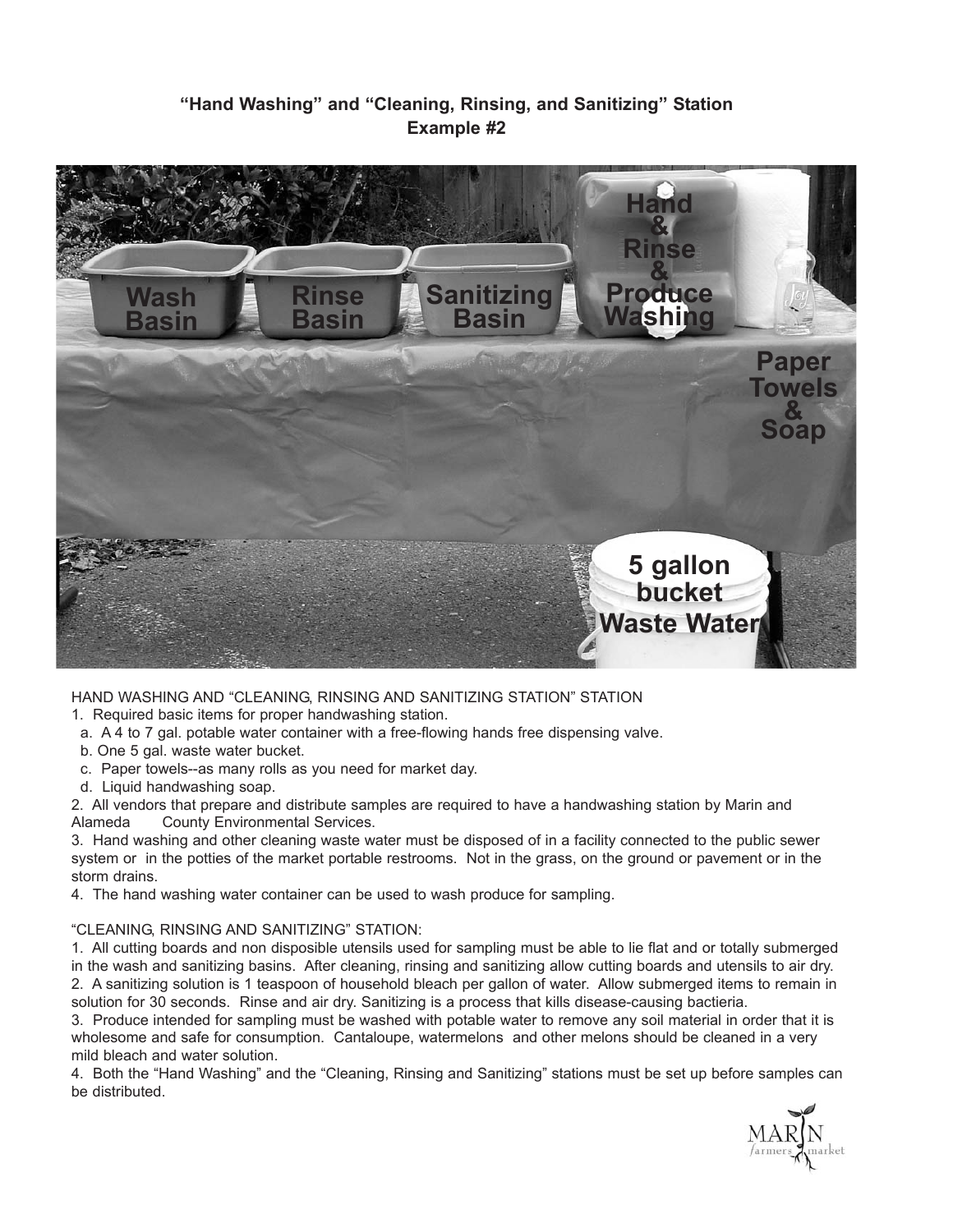### **Sampling**



Essentail required items for proper sampling: disposable single use utensils,covered sampling container, a knife and cutting board, disposable latex or plastic gloves, tongs and waste basket w/liner.



Vendor should provide containers with hinged covers to prevent food contaimination from customer by touching samples.

Marin County EHS approves of the method pictured above. The coustomer can obtain a sample with the toothpicks next to the covered container



In this example the vendor gives out a sample using tongs.

This method provides the best way to keep the sample from being contaiminated.

The vendor is in complete control of his sampling process and this method is highly recommended by the Marin and Alameda County EHS.

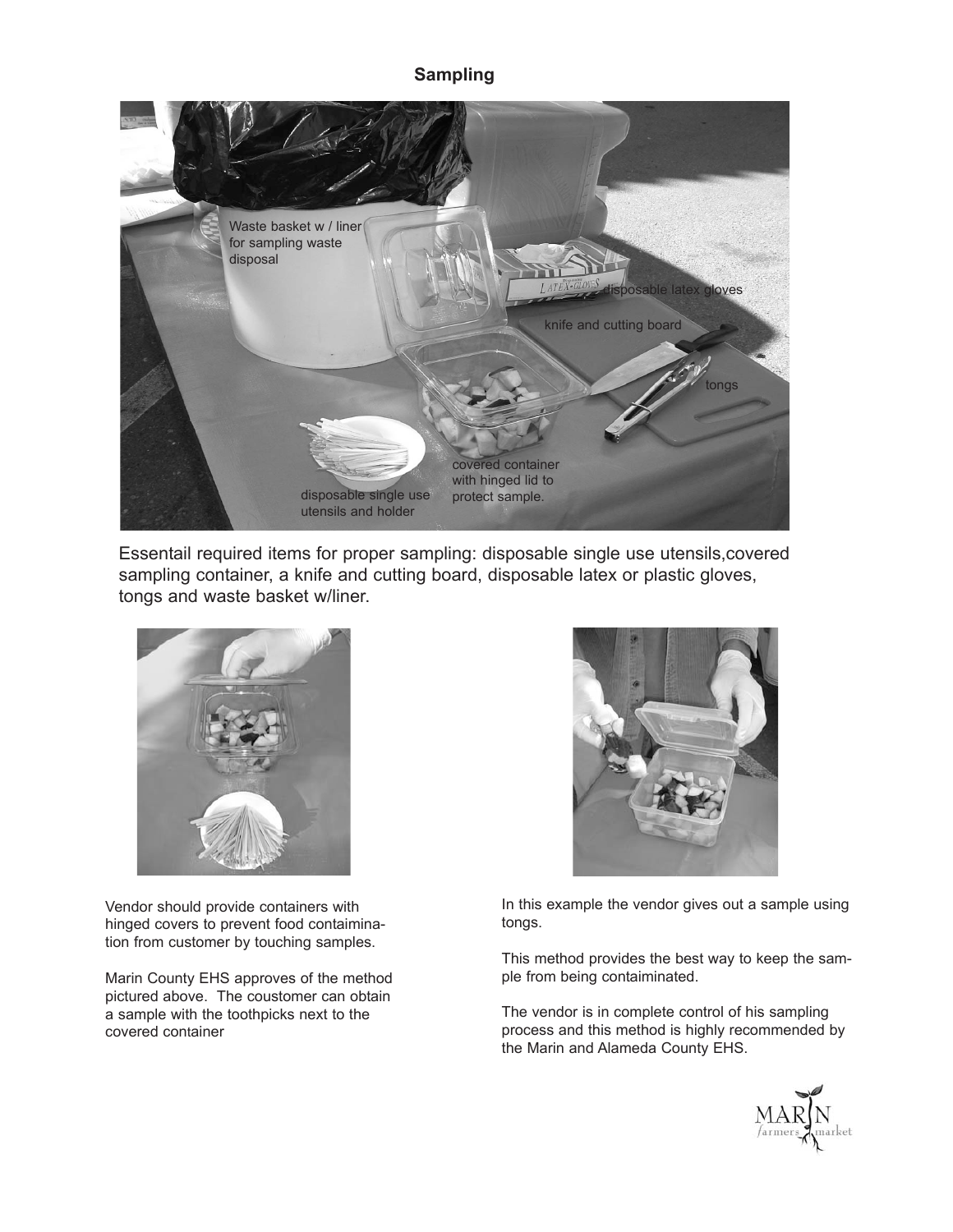# **Covered Sample Set-up**



Here is an other example of how to protect your samples. Notice the samples have tooth picks already so customer does not have to touch the sample. The cake cover acts as a sneeze protector.



If you are sampling nuts of any kind, you must use a nut-shaker similar to the ones pictured above.